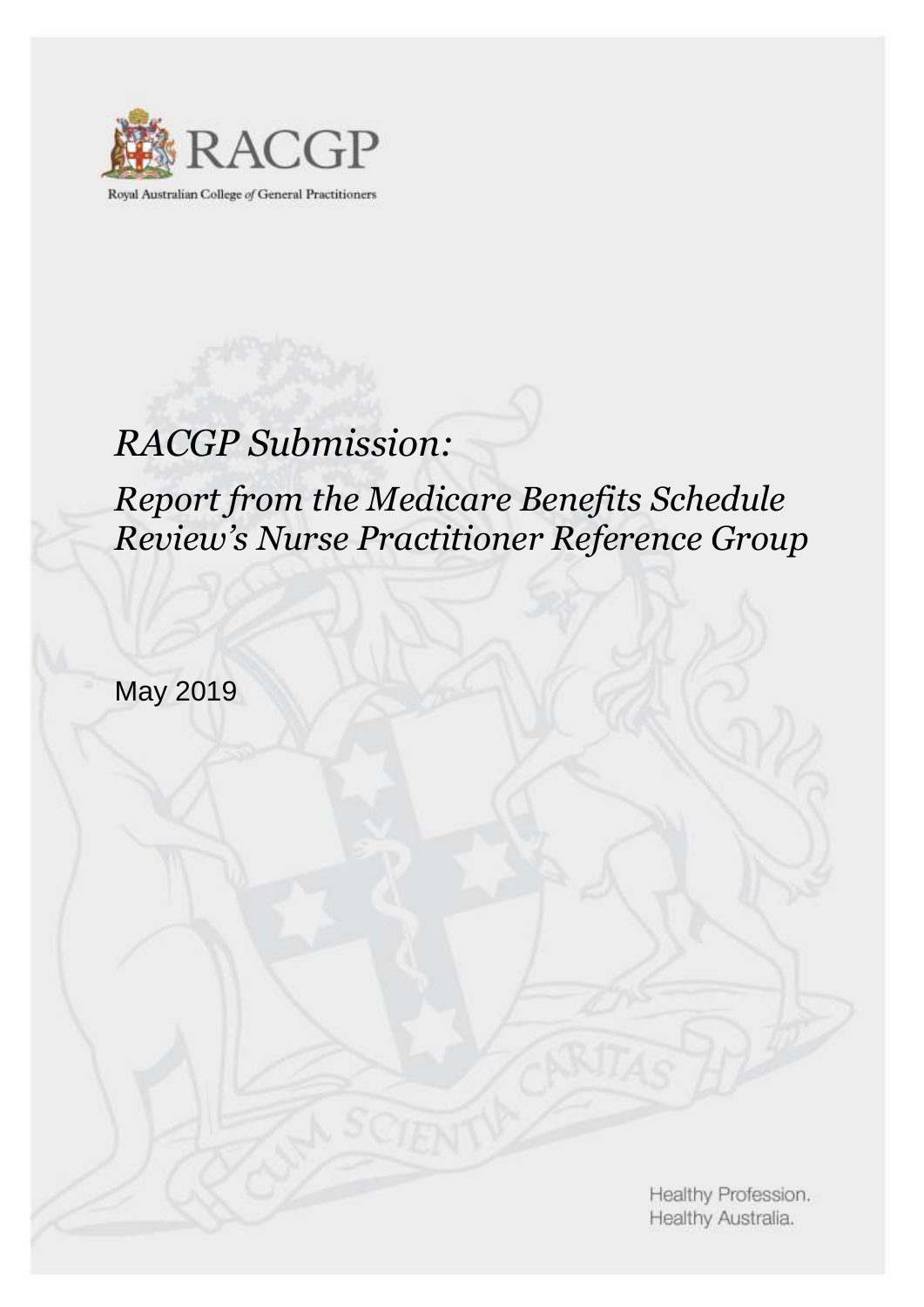# *1. Introduction*

The Royal Australian College of General Practitioners (RACGP) thanks the Medicare Benefits Schedule (MBS) Review Taskforce (the Taskforce) for the opportunity to comment on the report from the Nurse Practitioner Reference Group (the Reference Group).

The RACGP is Australia's largest general practice organisation, representing over 40,000 members working in or toward a career in general practice.

The RACGP is responsible for:

RACGP

- defining the nature and scope of the discipline
- setting the standards and curricula for training
- maintaining the standards for quality general practice
- supporting specialist general practitioners (GPs) in their pursuit of excellence in patient and community service.

## *2. Recommendations*

In relation to all reports and recommendations from the various Reference Groups reporting to the Taskforce, the RACGP recommends that the Taskforce:

- support recommendations that encourage continuity of care between patients and their regular GP and support team-based care in general practice
- reject recommendations that support health professionals to expand service provision without a genuine link to the patient's general practice – this will result in fragmentation of patient records and duplication of services, risking quality care and wasting valuable health resources
- support initiatives which strengthen rural general practice and increase the number of doctors working in rural and remote Australia and other areas of workforce shortage.

In relation to the Nurse Practitioner Reference Group report, the RACGP recommends that the Taskforce:

- reject proposals which expand the scope of practice for nurse practitioners to provide Medicare funded services, which seek to duplicate services and fragment care
- reject proposals to remove current requirements for nurse practitioners to collaborate with doctors in delivering care to patients, which will similarly fragment care
- advise the government to monitor and regulate the collaborative care agreements which have been mandated by legislation since 2010
- advise the government to better support the provision of GP-led primary care through implementing the [RACGP Vision for general practice and a sustainable healthcare system.](https://www.racgp.org.au/the-racgp/about-us/vision-and-strategy/vision-for-general-practice) This would include increased funding for general practices to employ a team of qualified health professionals, such as nurse practitioners, through the [Workforce Incentive Program](http://www.health.gov.au/internet/main/publishing.nsf/Content/work-pr-wip-workforce-incentive-program)
- support the proposal to improve patient access to telehealth services by expanding the scope of providers eligible to participate in consultations to include GPs
- reject proposals to create new, and expand current, nurse practitioner telehealth items.

RACGP - Submission to the MBS Review Taskforce – Nurse Practitioner Reference Group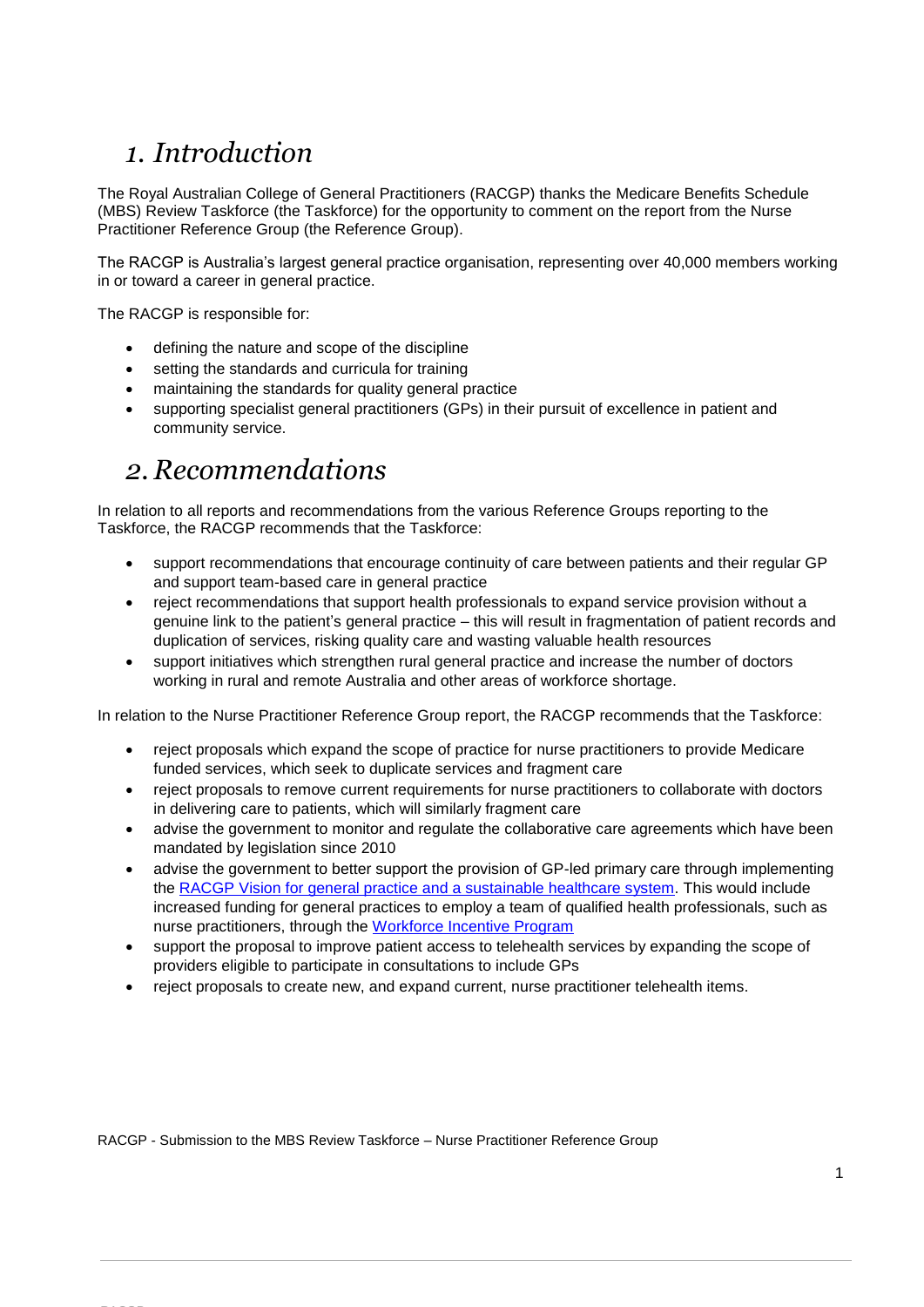# *3. RACGP Position*

The RACGP:

- supports and encourages the role of nurse practitioners within GP-led general practice teams, either co-located or external to the general practice location
- sees nurse practitioner and general practitioner roles as complementary, but not interchangeable
- does not support nurse practitioners working autonomously in the primary healthcare sector.

RACGP members have expressed a number of concerns about the proposals put forward by the Reference Group. These are outlined below.

# *4. Rationale*

### **4.1 Health workforce issues**

#### **4.1.1 Patient access in underserved areas**

The Reference Group proposes expanding the scope of practice for nurse practitioners (Reference Group recommendations 1-3, 6, 7, 9, 10). The Reference Group states that this will increase patient access to primary healthcare services, and increase patient choice regarding which practitioner to seek primary healthcare services from.

The RACGP agrees that medical workforce mal-distribution issues that particularly affect patients located in rural, remote or Aboriginal and Torres Strait Islander communities, must be addressed. However, expanding the scope of practice for nurse practitioners is not a long-term solution to workforce issues. Patients in underserved communities have the right to the same standard of medical care as patients in metropolitan and regional areas.

The Reference Group claims their proposal will increase patient choice of health practitioners. In reality, it risks creating a two-tiered system, where patients who cannot access GP services (for example due to cost or geographic location) will instead see the nurse practitioner as their first point of contact. This is likely to reduce equality of care and increase health disparities for already disadvantaged communities.

Convenient healthcare does not necessarily equal quality healthcare. While allowing nurse practitioners to practise autonomously may increase patient access in some areas, the role of General Practitioners and Nurse Practitioners are not interchangeable, and access to services alone does not benefit patients. Patients need access to *safe, comprehensive, coordinated* and *high-quality* health services provided by the most appropriate and qualified health professional.

All Australians deserve the same level of care. If a two-tier model of primary care is created, comprehensive expert care would be available in some areas and for some people, while a lower level of autonomous care would be available in other areas.

#### **4.1.2 Nurse practitioners are not interchangeable with medical practitioners**

GP training involves a competitive entry process, six years of intensive training in medical school, postgraduate training of four to five years, and Fellowship examinations, followed by ongoing continuing professional development throughout the career. As a result of this intensive educative process, GPs are appropriately trained to manage undifferentiated presentations, emergencies, complex pharmacology decisions, multi-morbidity, and thousands of rare and common medical conditions. GPs are able to work efficiently, dealing with multiple matters within a single consultation.

In comparison, and as stated by the Reference Group in their report, the training to become a nurse practitioner requires a three year bachelor of nursing, four years of clinical experience, followed by a one- or two-year Master of Nursing or equivalent.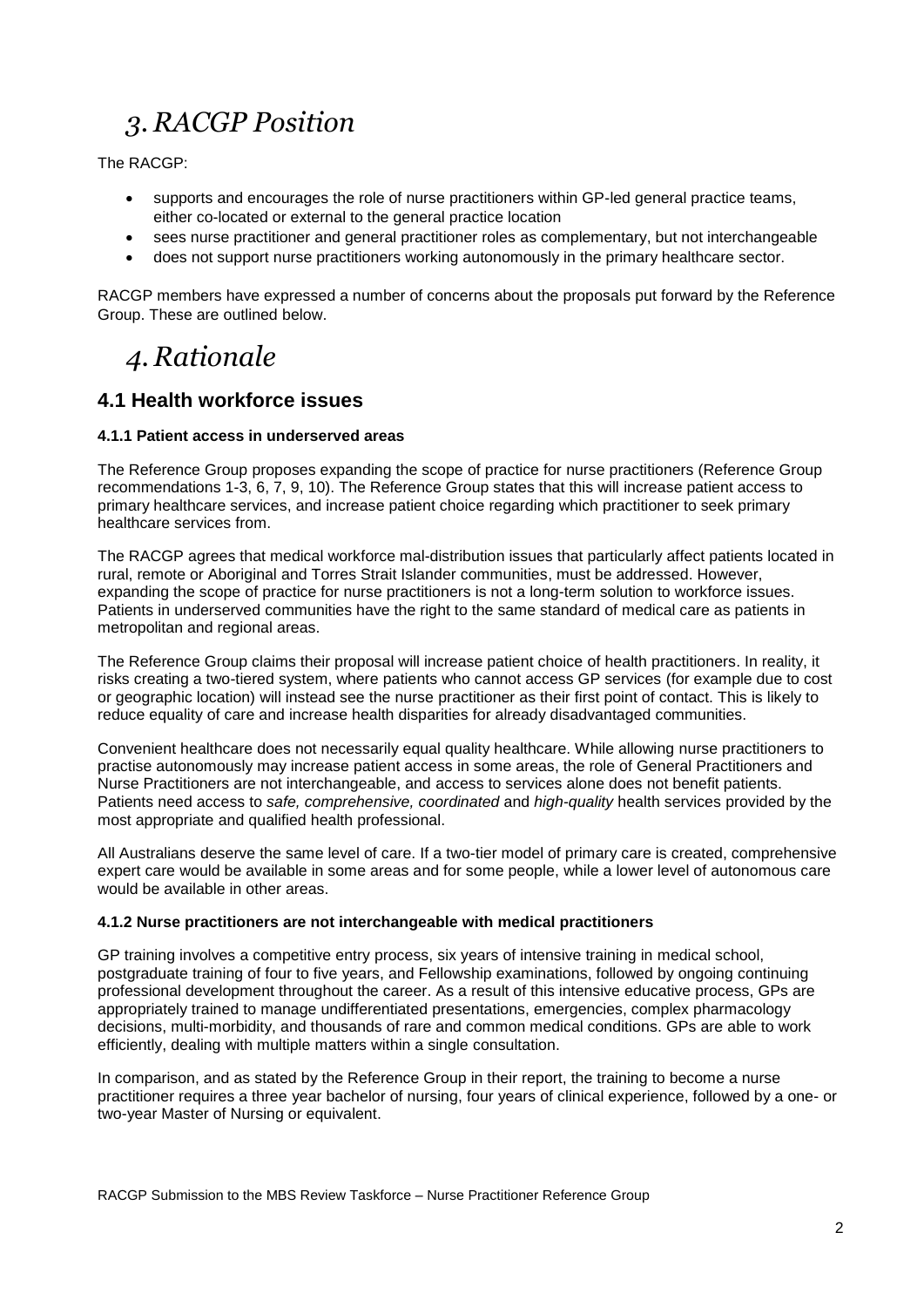Nurse Practitioners do not have the breadth of training required to assess a broad range of undifferentiated health problems, and should not be expected to provide the same level of care as a medical practitioner. Expanding the scope of practice for nurse practitioners, as per the Reference Group's report, may result in unusual (and sometimes serious) conditions not being recognised and managed appropriately, due to a lack of adequate training and expertise.<sup>1</sup>

In addition, autonomous primary care led by nurse practitioners would lead to greater dependence on investigations and referrals, and thus reduced system efficiency – undermining the original intent of the recommendations. 2

#### **In relation to all recommendations put forward to the Taskforce from reference groups, the RACGP recommends that the Taskforce:**

- **support recommendations that encourage continuity of care between patients and their regular GP, as opposed to supporting the expanded role of other health providers**
- **support initiatives which strengthen rural general practice and increase the number of doctors working in rural and remote Australia as the primary way to address workforce shortage.**

### **4.2 The importance of coordinated and continuous care**

#### **4.2.1 Evidence supporting GP-led team care**

The Reference Group states that recommendations 1, 2, 8, 9 and 10 are aimed to address system inefficiencies and remove barriers to care. The RACGP does not believe there is evidence to support these claims.

Evidence supporting the effectiveness of primary care, with GPs at the centre of care, is well established.<sup>3</sup> Continuity of care through long-term ongoing relationships between patients and GPs is associated with lower preventable hospital admissions and lower risk of mortality.<sup>4</sup> International and Australian experience has repeatedly demonstrated that GP-led multidisciplinary healthcare teams achieve the best health outcomes for patients.5,6

There is a lack of corresponding evidence to support successful primary care models without generalist clinician leadership. There is no clear evidence that nurse-doctor substitution saves money or reduces the workload of GPs. Efficiency gains are not observable due to a high level of task duplication and patient confusion around role delineation. <sup>7</sup>

Independent nurse practitioners seeking to provide care to patients in isolation from general practice will:

- increase the health system's complexity and access points
- duplicate patient services (eg consultations, pathology and diagnostic imaging) due to care not being coordinated through a central point of care – the patient's general practice
- result in inappropriate and unnecessary referrals to other healthcare professionals / services<sup>8</sup>
- $\bullet$  increase waiting times for referred services due to an increase in unnecessary referrals<sup>2</sup>
- reduce the efficiency of resource allocation and increase costs, and increase flow-on costs throughout the healthcare system.<sup>9</sup>

The Reference Group's recommendation number 8, to allow nurse practitioners to work without medical oversight in the form of formal collaborative care agreements, must not be supported. Further, the RACGP recommends that the MBS Review Taskforce make recommendations to the government that strengthen the collaborative care agreements which have been mandated by legislation since 2010. This should include the development of mechanisms to appropriately monitor and regulate the agreements. The RACGP provides guidance on how collaborative care agreements should be developed, and what should be documented, in its position statement on [Nurse practitioners in primary healthcare](https://www.racgp.org.au/advocacy/position-statements/view-all-position-statements/health-systems-and-environmental/nurse-practitioners-in-primary-healthcare) and Guide for [Collaborative care agreements in general practice.](https://www.racgp.org.au/FSDEDEV/media/documents/RACGP/Position%20statements/Collaborative-care-agreement.pdf)

Nurse practitioners have a valuable role in primary care as part of a GP-led team. The RACGP acknowledges their well-developed skills in key areas such as wound care, immunisation, and working with

RACGP Submission to the MBS Review Taskforce – Nurse Practitioner Reference Group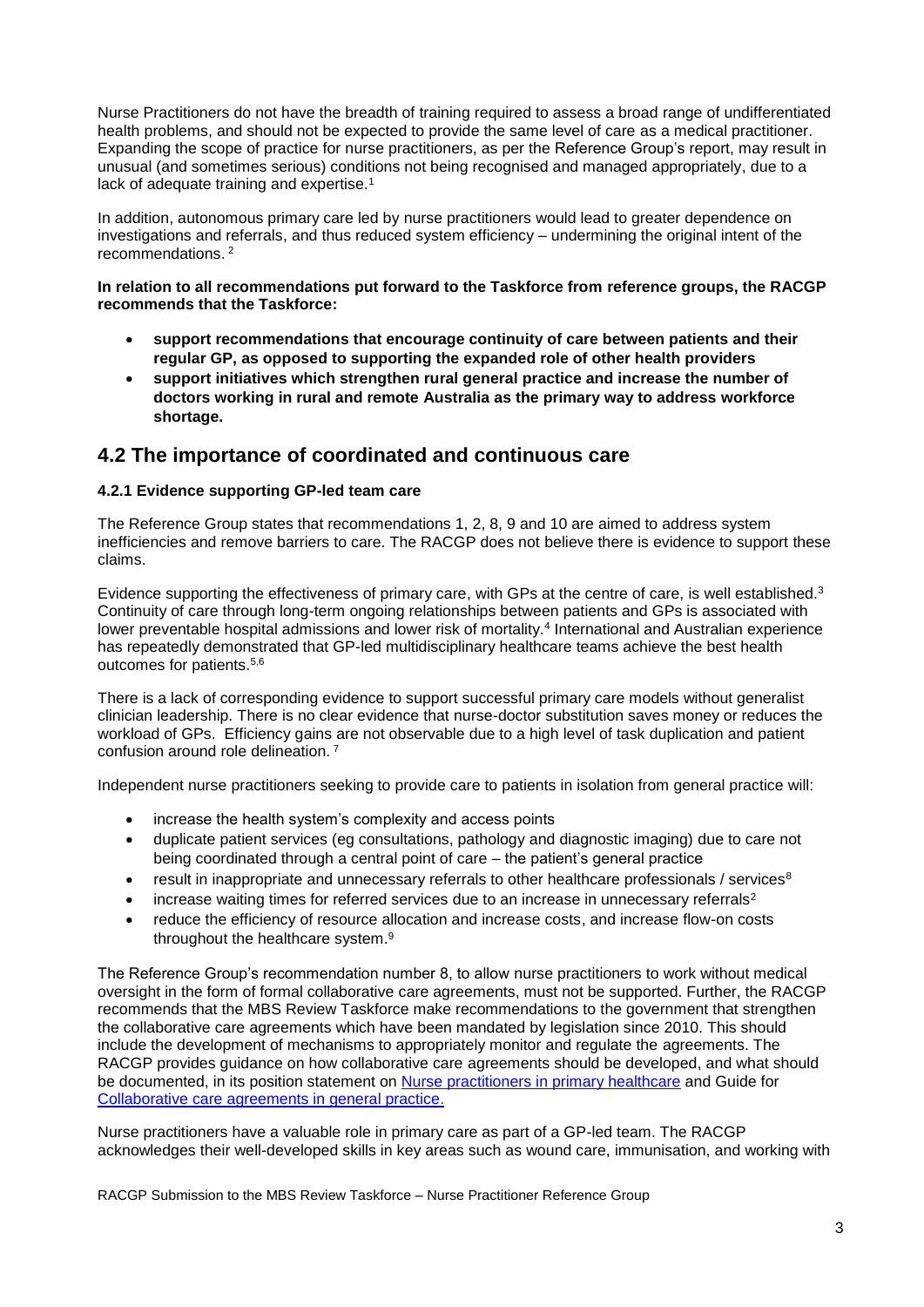nursing home clients. As stated previously, the RACGP [Vision for general practice](https://www.racgp.org.au/FSDEDEV/media/documents/RACGP/Advocacy/White-paer-Vision-for-general-practice-and-a-sustainable-healthcare-system.pdf) is a framework for excellence in healthcare that is centred on the importance of GP-led team based care. A well-resourced, multidisciplinary GP led-team has the capacity to coordinate care and ensure that patient needs are met.

### **4.2.2 The proposed reforms risk fragmentation of care**

The RACGP welcomes and encourages other healthcare providers' contribution to providing comprehensive and coordinated patient care. However, the RACGP does not support multiple health professionals offering the same services, as this increases the risk of duplicated services, fragmented care, and wasted valuable health resources.

GPs remaining as the patients' first point of contact within the healthcare system and retaining ultimate oversight of patient care allows for comprehensive assessment, diagnosis, initiation of treatment, and referral to appropriately qualified team members (including nurse practitioners) in accordance with their qualifications, areas of clinical expertise and levels of support. 10,11

Nurse practitioners intervening in the treatment of general practice patients independent of the GP-led team may compromise continuity of care through:

- fragmented medical records
- the provision of contradictory clinical advice
- missed opportunities to detect contra-indications
- missed opportunities to initiate a range of opportunistic health promotion and disease prevention activities
- diminished clinical governance and accountability.

A patient's regular GP can provide informed, tailored advice to patients by drawing on:

- long-term care relationships
- the patient's medical history held by the practice
- records of the patient's conditions, treatments and medications.

Losing this important opportunity for holistic, comprehensive and integrated care could prove detrimental to patients.12,13

#### **The RACGP recommends that the Taskforce:**

- **reject proposals which expand the scope of practice for nurse practitioners to provide Medicare funded services**
- **reject proposals to remove current requirements for nurse practitioners to collaborate with doctors in delivering care to patients**
- **advise the government to monitor and regulate the collaborative care agreements which have been mandated by legislation since 2010**
- **advise the government to better support the provision of GP-led primary care through implementing the [RACGPs Vision for general practice and a sustainable healthcare system.](https://www.racgp.org.au/the-racgp/about-us/vision-and-strategy/vision-for-general-practice) This would include increased funding for general practices to employ a team of qualified health professionals, such as nurse practitioners through the Workforce Incentive Program.**

## **4.3. Telehealth**

The RACGP supports including GPs as eligible participants in nurse practitioner patient-side telehealth services, and ensuring all Aboriginal and Torres Strait Islander peoples are eligible to access telehealth services, not just those who are patients of Aboriginal Medical Services or Aboriginal Community Controlled Health Services. This would increase patient access to general practice services, particularly in remote areas, and increase coordination of care between nurse practitioners and GPs.

However, the RACGP does not support the creation of new MBS items for direct nurse practitioner-topatient telehealth consultations. Direct nurse practitioner-to-patient telehealth consultations are not

RACGP Submission to the MBS Review Taskforce – Nurse Practitioner Reference Group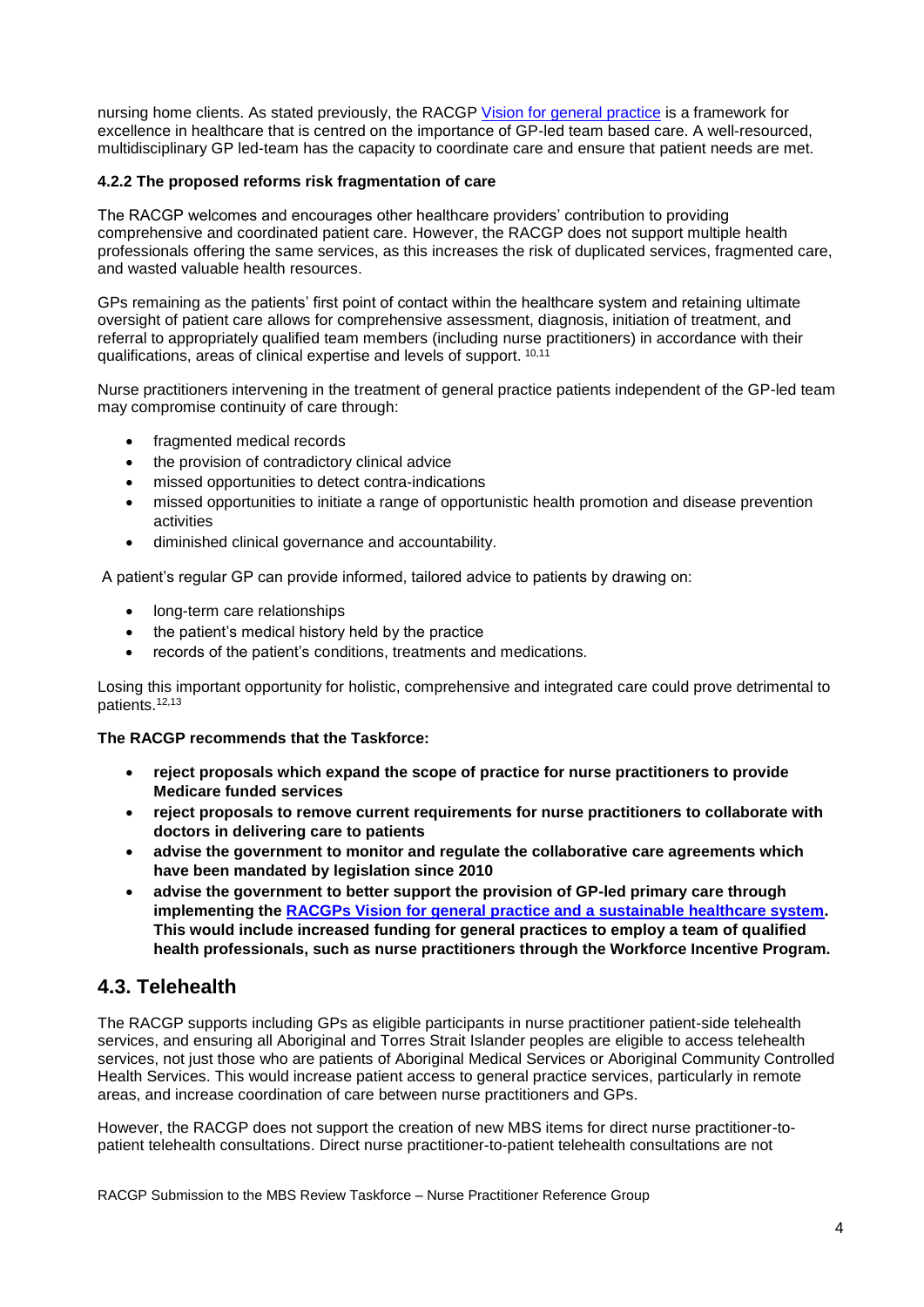appropriate as care should continue to be coordinated through the patient's GP. While the RACGP supports the modernisation of consultative medicine via greater access to non face-to-face services, the first step must be to remove rules in the MBS that state GP-patient consultations must be provided face to face.

The RACGP sees that, subsequent to improvements in Medicare funding for GP-patient telehealth consultations, there would be opportunity for nurse practitioners working as part of a GP-led team to provide care via telehealth.

The RACGP's position on telehealth is outlined further in the position statement on on-demand telehealth [services](https://www.racgp.org.au/advocacy/position-statements/view-all-position-statements/health-systems-and-environmental/on-demand-telehealth-services) and our [2019 Election Statement.](https://www.racgp.org.au/FSDEDEV/media/documents/RACGP/Elections/Federal%20election%202019/RACGP-federal-election-statement-2019.pdf)

**The RACGP recommends that the Taskforce:** 

- **support the proposal to improve patient access to telehealth services by expanding the scope of providers eligible to participate in consultations to include GPs**
- **reject proposals to create new, and expand current, nurse practitioner telehealth items.**

# *5. Conclusion*

## **5.1 Reinvestment of savings from the MBS Review**

The federal government has committed to reinvesting MBS Review savings back into Medicare. The RACGP calls on the Taskforce to provide more transparency regarding this reinvestment by detailing the savings that will be made, and the additional spending that will be required, to any recommendations it makes to the government. The RACGP would also like to see, in detail, how the MBS Review savings have been, or will be, reinvested into the health system, particularly into general practice.

While making improvements to the MBS are essential, this alone will not be enough to ensure a sustainable health system in the long term.

The way in which the government supports patients to access general practice services requires a comprehensive redesign. GPs and practices receive minimal or no support for providing essential aspects of patient care, such as:

- continuity of care formalising relationships between patients and their GP
- health service coordination improving coordination between various levels of the health and social systems
- comprehensiveness of care supporting patients to access the range of services they require
- team-based care ensuring patients are benefiting from access to a multidisciplinary healthcare team.

## **5.2 Ongoing support for the MBS Review**

The RACGP notes the recent decision for the MBS Review to conclude by mid-2019, despite commitment in the 2017-18 Federal Budget to fund the review until at least 2020. The RACGP recommends that any changes made as a result of the MBS Review be subject to rigorous monitoring, evaluation, and consultation with stakeholders, to ensure that the intended results are being achieved.

The RACGP looks forward to hearing the final recommendations and outcomes from this Report, and further participation in future MBS Review consultations, including an evaluation of any changes made as a result of the MBS Review.

If you have any questions or comments regarding this submission, please contact Ms Susan Wall, Program Manager - Funding and Health System Reform, on (03) 8699 0574 or at [susan.wall@racgp.org.au](mailto:susan.wall@racgp.org.au)